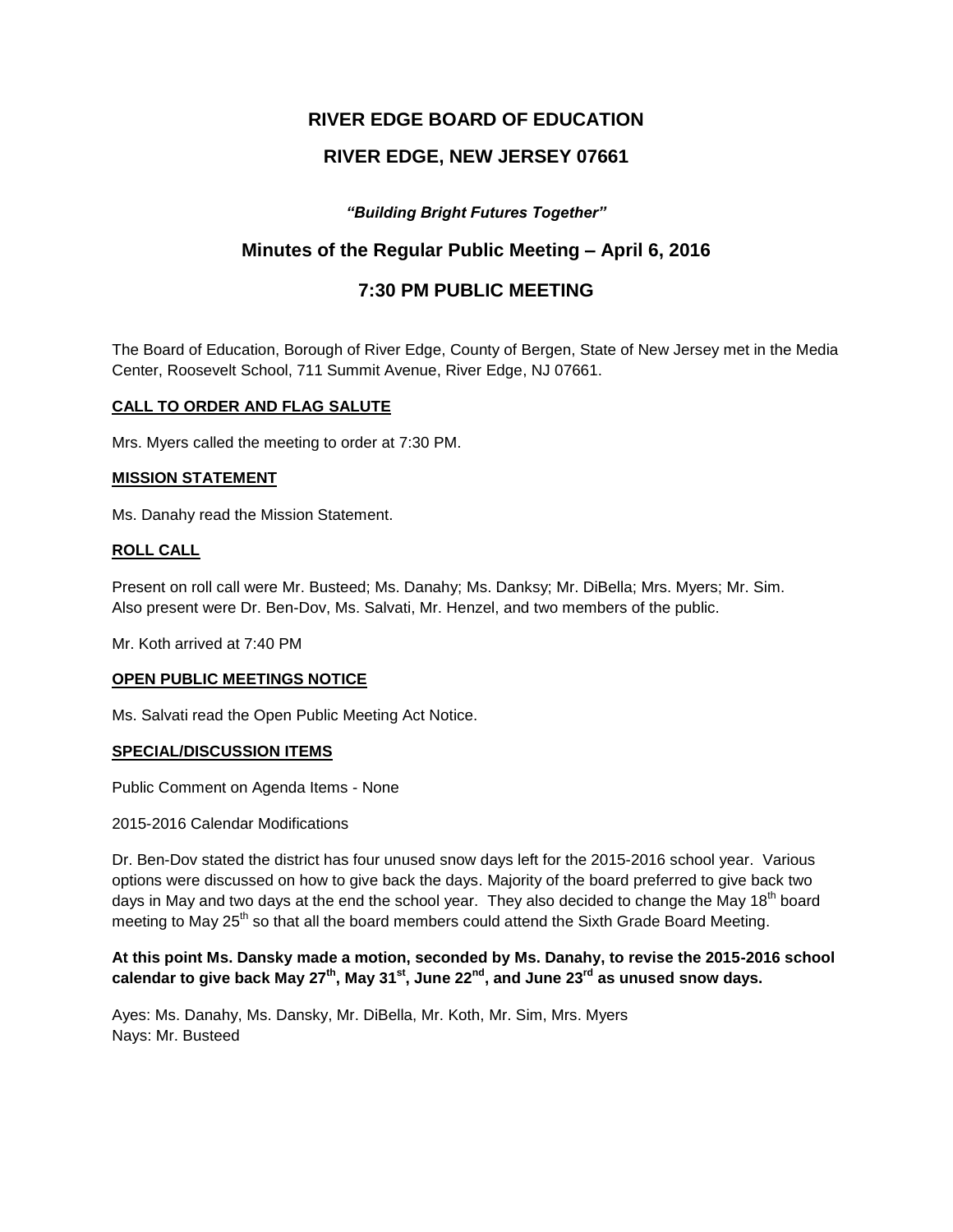# **SUPERINTENDENT**

Dr. Ben-Dov reported on the following:

- PARCC is going smoothly and testing for grades three and four is taking place this week. Dr. Ben-Dov gave a huge thank you to Mr. Tee, Mr. Masangcay, Mrs. Cardia, Ms. Miele-Motyka, Mrs. Heitman, the entire Administrative Team, and all of the teachers for all of their hard work and with their help with running things so smoothly.
- Dr. Ben-Dov gave the Board a kindergarten enrollment update. As of now, Roosevelt School has 58 students enrolled and Cherry Hill School has 90 students enrolled. Dr. Ben-Dov recommends that Cherry Hill have five kindergarten classes for the 2016-2017 school year. She said that she would have a recommendation in May about Roosevelt School, but is leaning towards four classes.
- There are two HIB Incidents to report. On Monday, March 7, 2016 a Cherry Hill third grader made verbal comments to another Cherry Hill third grader. It was investigated and found not to be HIB related. Sessions with the Counselor and additional education for the classes by the school nurse will take place. On Friday, March 4, 2016 a parent of a Cherry Hill School special education student complained about a few incidents between her child and another child. It was investigated and found not to be HIB related. The families were notified and meetings with the principal occurred and a letter of apology was written. The students will have sessions with the Pupil Assistance Counselor.
- There was a School Climate Meeting on March  $30<sup>th</sup>$ . Some events associated with the Climate Meeting are: The CAP Parent Academy that was held on March  $21<sup>st</sup>$  and a Cyber Bullying workshop for the upper grades. We are searching for a presenter for this workshop. A follow-up survey will be administered before the end of the school year. Roosevelt School had an excellent International Day on April 1st.
- There was a Bi-Borough Vertical Articulation Meeting on March  $23^{\text{rd}}$ . The sixth grade teachers attended this meeting and spent the day visiting classrooms at River Dell Middle School. It was a very informative experience for our teachers.
- Dr. Ben-Dov announced some good news for our District: A Cherry Hill Sixth Grade Student, Autumn Shin, placed number one in the State and in Bergen County for a Math League, and Cherry Hill School ranked eighth in the State. Roosevelt School had a great "Wax Museum" event in third grade on March 31 $^{\text{st}}$ . On April 5<sup>th</sup>, Mrs. Patrocinio's sixth grade class communicated with author, Sarah Weeks, and the students critiqued her new book in real time using "padlets." First and sixth graders in Cherry Hill School are composing stories together using chromebooks, and Monica Schnee was awarded a Fulbright Scholarship to go to Korea from September through January. We congratulate Ms. Schnee on this achievement!

# **PRINCIPAL**

Mr. Henzel reported on the following:

• PARCC has started for third and fourth graders this week. Fifth and sixth grades will start on April 21 $\mathrm{^{st}}$ . Mr. Henzel thanked both PTO's for purchasing the chromebook carts. He stated they already arrived at Roosevelt School and are being used. They are very much appreciated.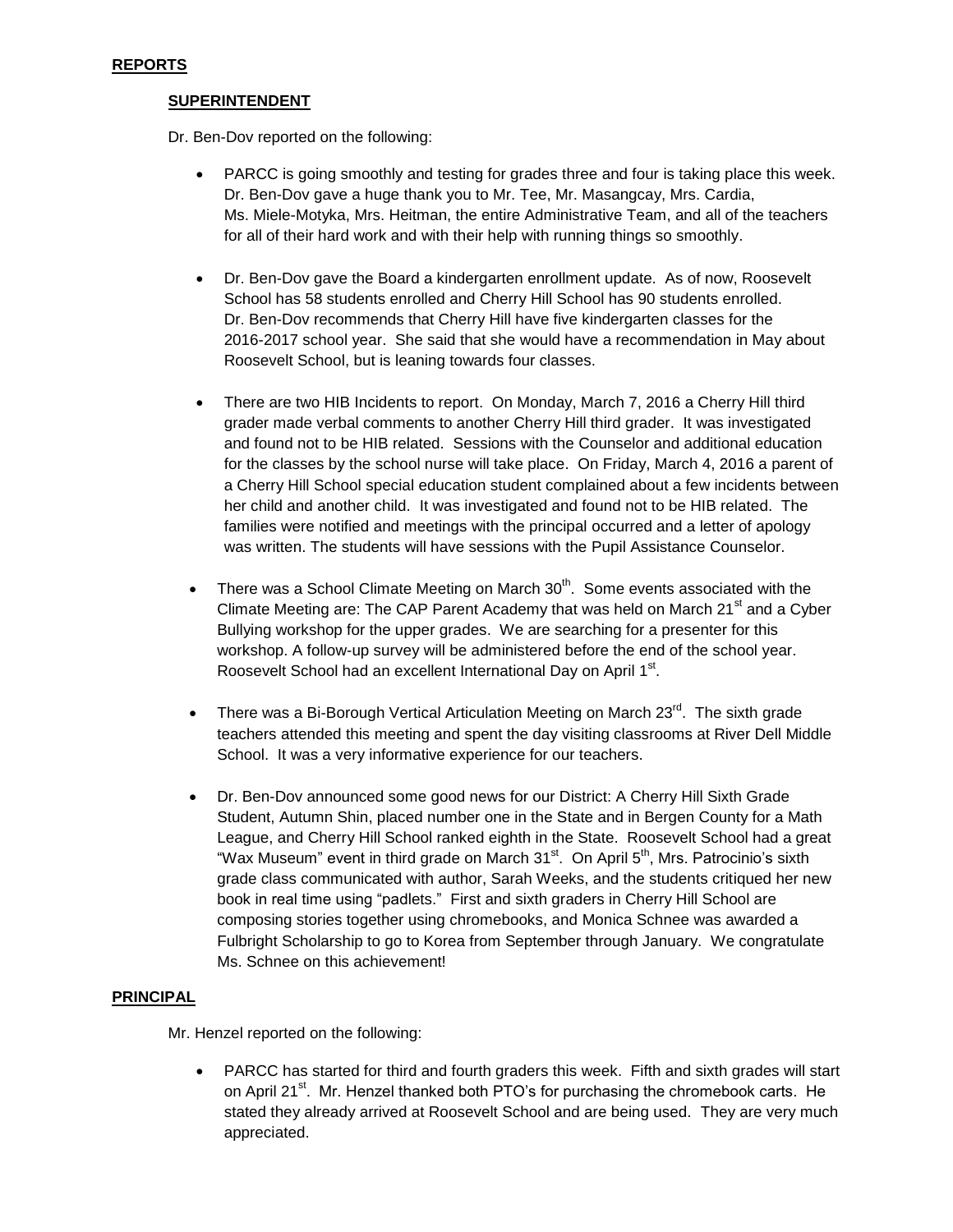- $\bullet$  International Day was held on April 1<sup>st</sup> and it was a great success. He gave thanks to Ms. Pike, one of our Roosevelt School parents. Eleven countries and cultures were represented. There were many activities available to the students and lots of takeaways.
- The third grade wax museum was a huge success. The students did a great job portraying characters throughout history. Mr. Henzel has posted some pictures on Facebook and twitter.
- There was a Parent Academy Meeting on the evening of March 21 $^{\text{st}}$  at Roosevelt School. Bi-Borough invited Oradell and River Edge parents of grades kindergarten through second. They taught skill-based methods and activities they can use to help support learning at home.
- On March 16<sup>th</sup> Roosevelt School held a Link It Users group meeting. Link It users from Bergen County came to discuss how they use the program in their districts. It was a productive day and River Edge was rewarded with a free Professional Development day for hosting this event.

# **BOARD SECRETARY**

Ms. Salvati reported on the following:

- Our new phone system will be installed next week during spring break
- Ms. Salvati reminded the board members the Ethics and Financial Disclosure forms are due to the county before April 30<sup>th</sup>

# **PRESIDENT**

- Mrs. Myers attended the Teacher of the Year Committee Meeting today. The Teachers were selected and the winners will be announced tomorrow at the schools.
- Mrs. Myers announced that Mr. Sim has become a newly Certified Board Member. He will be honored for this accomplishment at the May 5<sup>th</sup> Bergen County School Board Association Meeting.

# **COMMITTEES**

- Mr. Sim stated the Personnel and Management Committee met tonight before the board meeting. They discussed the policies that are on tonight's agenda and part-time personnel.
- Mr. Sim spoke about the Bergen County School Board Association meeting he attended on March 31<sup>st</sup>. They spoke about interests and concerns in education.
- Ms. Danahy stated the Finance and Facilities Committee met tonight before the board meeting. They discussed the recreation program's use of our facility, pavement of the grassy area to make full use of the sidewalk at Roosevelt School, June Court Steps and parking issues at Cherry Hill School. It was the committee's recommendation to remove the June Court Steps since they are deteriorating and no longer needed. They were built as a temporary means of egress during the New Bridge construction.

# **Ms. Danahy made a motion, seconded by Mr. Koth, to approve the demolition and removal of the June Court Steps.**

Ayes: Ms. Danahy, Ms. Dansky, Mr. DiBella, Mr. Koth, Mr. Sim, Mrs. Myers Nays: Mr. Busteed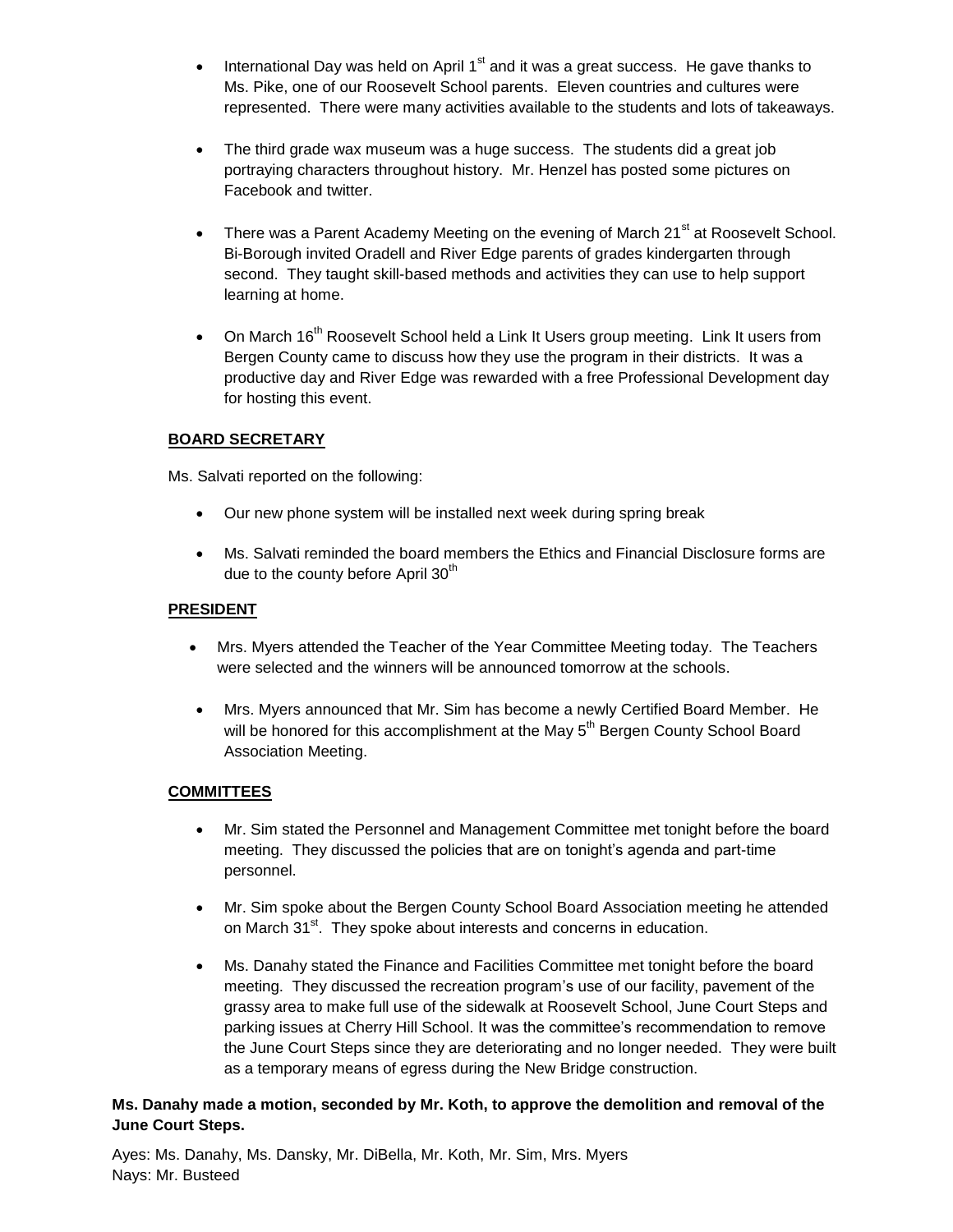**Mr. Koth made a motion, seconded by Ms. Dansky, that the Board of Education approve Dicara and Rubino to perform a topographical survey of the Cherry Hill School site for the purpose of exploring future parking options.**

Ayes: Mr. Busteed, Ms. Danahy, Ms. Dansky, Mr. DiBella, Mr. Koth, Mr. Sim, Mrs. Myers Nays: None

## **A**. **ADMINISTRATION/POLICY**

**1**. That the Board of Education approve the Minutes of February 24, 2016.

## **Motion by: Mr. Busteed, Seconded by: Mr. DiBella**

Ayes: Mr. Busteed, Ms. Danahy, Ms. Dansky, Mr. DiBella, Mr. Koth, Mr. Sim, Mrs. Myers Nays: None

**2**. That the Board of Education approve the Minutes of March 2, 2016.

## **Motion by: Mr. DiBella, Seconded by: Ms. Dansky**

Ayes: Mr. Busteed, Ms. Danahy, Ms. Dansky, Mr. DiBella, Mr. Koth, Mr. Sim, Mrs. Myers Nays: None

- **3**. That the Board of Education approve the staff development and travel as per the schedules for April 2016 including relevant mileage reimbursement. (Addendum)
- **4**. That the Board of Education approve the completion of the following emergency drills:

| School                    | <b>Dates</b>                                         |
|---------------------------|------------------------------------------------------|
| <b>Cherry Hill School</b> | March 16, 2016 Fire Drill<br>March 24, 2016 Lockdown |
| Roosevelt School          | March 17, 2016 Fire Drill<br>March 28, 2016 Lockdown |

**5**. That the Board of Education establish the tuition rates per pupil for the 2016-2017 school year:

| <b>Regular Education</b>                          | \$12,500 |
|---------------------------------------------------|----------|
| <b>Building Bridges Autistic Programs</b>         | \$64,105 |
| <b>Building Bridges Multiply Disabled Program</b> | \$53,658 |

- **6**. That the Board of Education approve the 2016 Summer Enrichment Program with a tuition rate of \$75.00 per enrichment class.
- **7**. That the Board of Education approve the First Reading of the following policies:

| Policy#       | Title        |
|---------------|--------------|
| 4112.8/4212.8 | Nepotism     |
| 5141.20       | Food Allergy |

#### **Motion by: Ms. Dansky, Seconded by: Mr. Koth**

Ayes: Mr. Busteed, Ms. Danahy, Ms. Dansky, Mr. DiBella, Mr. Koth, Mr. Sim, Mrs. Myers Nays: None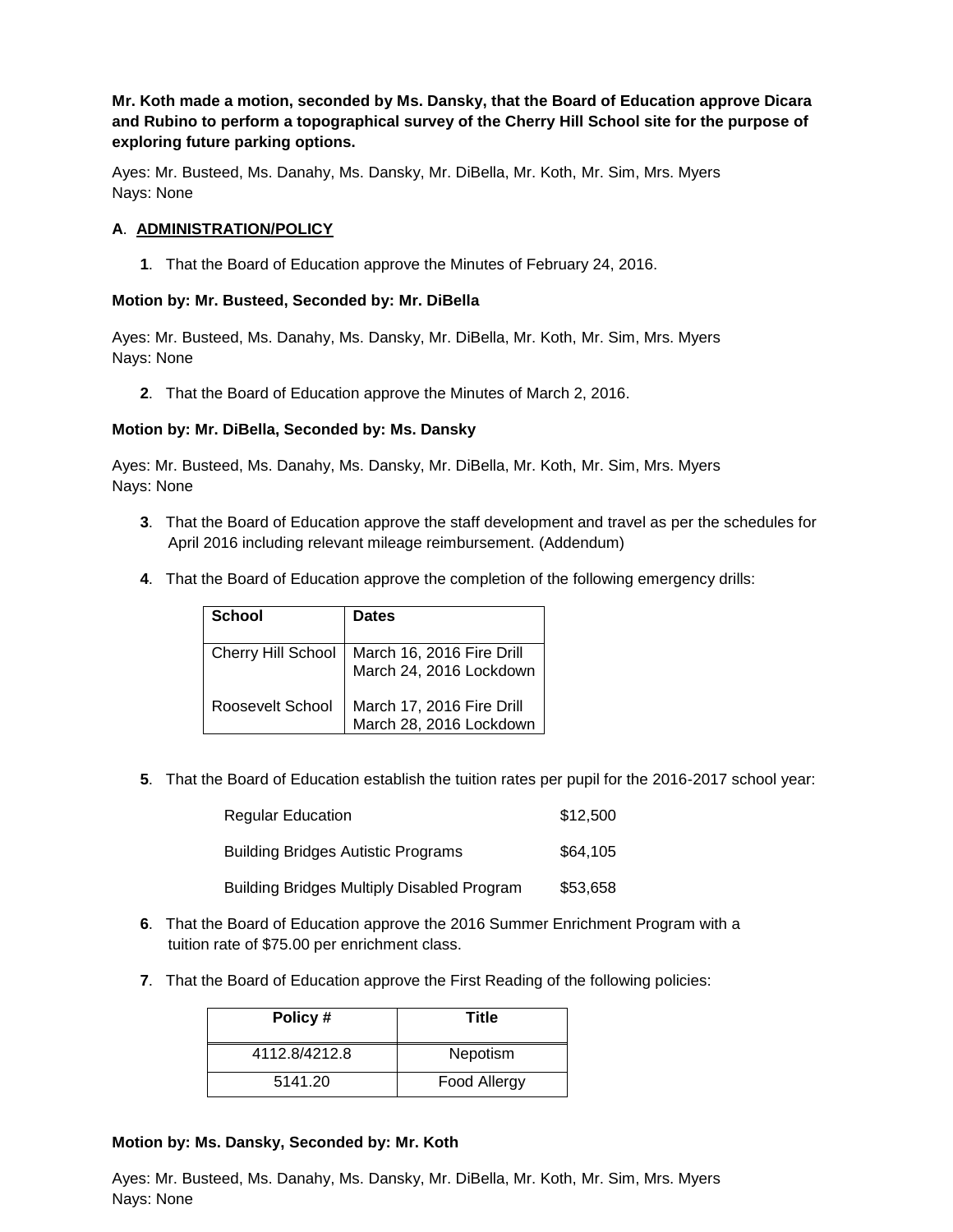**8**. That the Board of Education approve the following class trips:

| Date                   | <b>School</b> | Grade                                          | <b>Destination</b>                     | Cost to<br><b>District</b> |
|------------------------|---------------|------------------------------------------------|----------------------------------------|----------------------------|
| 5/4/16                 | Roosevelt     |                                                | Turtle Back Zoo<br>West Orange, NJ     | \$711.00                   |
| 5/26/16                | Roosevelt     | $\overline{6}$ <sup>th</sup> Grade<br>Art Club | Museum of Modern<br>Art<br>New York    | \$200.00                   |
| $6/8/16$ or<br>6/13/16 | Roosevelt     | 6                                              | <b>Brookside Pool</b><br>Allendale, NJ | \$0                        |

# **Motion by: Mr. Koth, Seconded by: Mr. Sim**

Ayes: Mr. Busteed, Ms. Dansky, Mr. DiBella, Mr. Koth, Mr. Sim, Mrs. Myers Nays: None, Abstained: Ms. Danahy

# **B**. **CURRICULUM/EDUCATION** - None

# **C**. **BUILDINGS & GROUNDS** - None

# **D**. **FINANCE/GRANTS/GIFTS**

- **1**. That the Board of Education authorize the contract with Educational Data Services for services in connection with the cooperative bidding for supplies and other categories as mutually agreed upon for the 2016-2017 school year at a fee of \$3,040.00. (Addendum)
- **2**. That the Board of Education authorize the contract with Educational Data Services for Cooperative Bidding Services for Cooperative Skilled Maintenance Trades for the 2016-2017 school year at a fee of \$1,990.00. (Addendum)

# **Motion by: Mr. Sim, Seconded by: Ms. Danahy**

Ayes: Mr. Busteed, Ms. Danahy, Ms. Dansky, Mr. DiBella, Mr. Koth, Mr. Sim, Mrs. Myers Nays: None

# **E**. **PERSONNEL**

**1**. That the Board of Education accept, with regret, the retirement of Helen Hodges, Cherry Hill School Nurse, effective July 1, 2016.

# **Motion by: Ms. Danahy, Seconded by: Mr. Busteed**

Ayes: Mr. Busteed, Ms. Danahy, Ms. Dansky, Mr. DiBella, Mr. Koth, Mr. Sim, Mrs. Myers Nays: None

- **2**. That the Board of Education, with the recommendation of the Superintendent, approve Danielle Arnold, Part-time Aide, starting on or about April 7, 2016 through June 30, 2016.
- **3**. That the Board of Education, with the recommendation of the Superintendent, approve Danna Wolf, Part-time Aide, starting on or about April 7, 2016 through June 30, 2016.
- **4**. That the Board of Education, with the recommendation of the Superintendent, approve Jennifer Novegrod, Part-time Aide, starting on or about April 7, 2016 through June 30, 2016.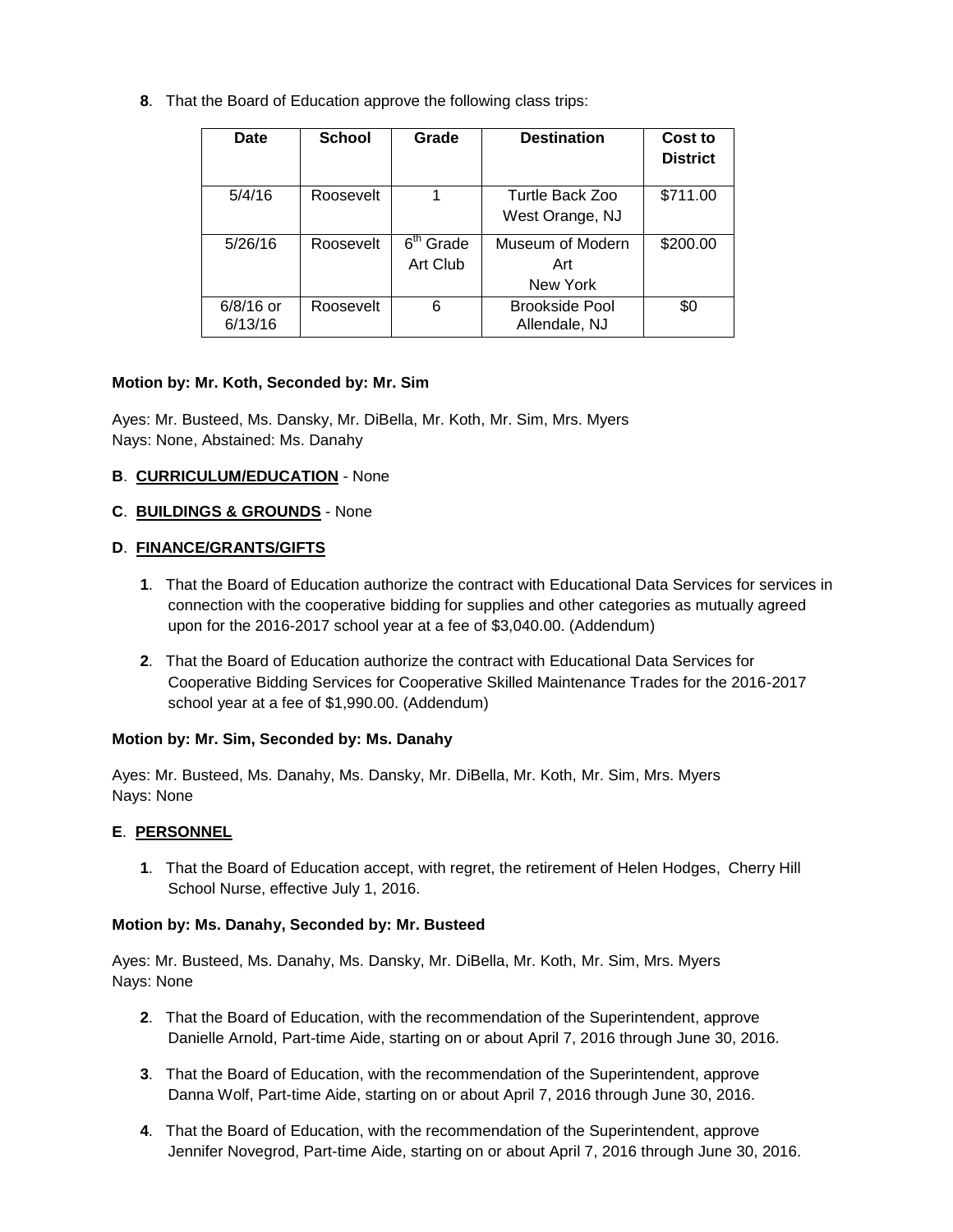- **5**. That the Board of Education approve the Summer Enrichment Program teacher hourly rate to be \$33.00 for summer 2016.
- **6**. That the Board of Education approve June Karpowich, Clerical Assistant, at a stipend of \$1,250 for the Summer Enrichment 2016 Program.
- **7**. That the Board of Education, with the recommendation of the Superintendent approve the following for Graduate Student Fieldwork Experience for a total of 7 days to commence on or about April 7, 2016 through May 13, 2016.

Kelly Pina

**8**. That the Board of Education, with the recommendation of the Superintendent approve Alyson Herrick as a Substitute Teacher for the 2015-2016 School Year.

# **Motion by: Mr. Busteed, Seconded by: Mr. DiBella**

Ayes: Mr. Busteed, Ms. Danahy, Ms. Dansky, Mr. DiBella, Mr. Koth, Mr. Sim, Mrs. Myers Nays: None

# **G**. **REGION V ADMINISTRATION & TRANSPORTATION**

**1**. **BE IT RESOLVED THAT THE REGION V COUNCIL FOR SPECIAL EDUCATION WILL PROVIDE SHARED SERVICES FOR ITS MEMBER DISTRICTS AND BE IT FURTHER RESOLVED THAT THE RIVER EDGE BOARD OF EDUCATION,** upon recommendation of the Superintendent, approve the following Region V Shared Services Consultants, Psychologists, Learning Disabilities Teacher Consultants, Social Workers, Speech Language Specialists, Occupational and Physical Therapists, Translators to provide evaluations, direct services and consultation, to non-public and public schools for member districts upon request for the 2015- 2016 school year.

| Elana Rosenbaum            | Occupational Therapist                                                          |
|----------------------------|---------------------------------------------------------------------------------|
| CareFinders Total Care LLC | Nursing                                                                         |
|                            | Fitzmaurice Educational Consulting LLC Learning Disabilities Teacher Consultant |
| Nicola R. Schneider        | <b>Behaviorist</b>                                                              |

# **Motion by: Mr. DiBella, Seconded by: Ms. Dansky**

Ayes: Mr. Busteed, Ms. Danahy, Ms. Dansky, Mr. DiBella, Mr. Koth, Mr. Sim, Mrs. Myers Nays: None

# **OLD/NEW BUSINESS**

A discussion took place on the Bi-Borough Curriculum meeting that was held with Oradell.

#### **PUBLIC DISCUSSION**

Christine O' Keefe, River Edge Teacher, made a comment regarding the date of the Roosevelt School graduation.

Colleen Poole, River Edge Teacher, asked a question regarding the use of June Court Steps during fire drills.